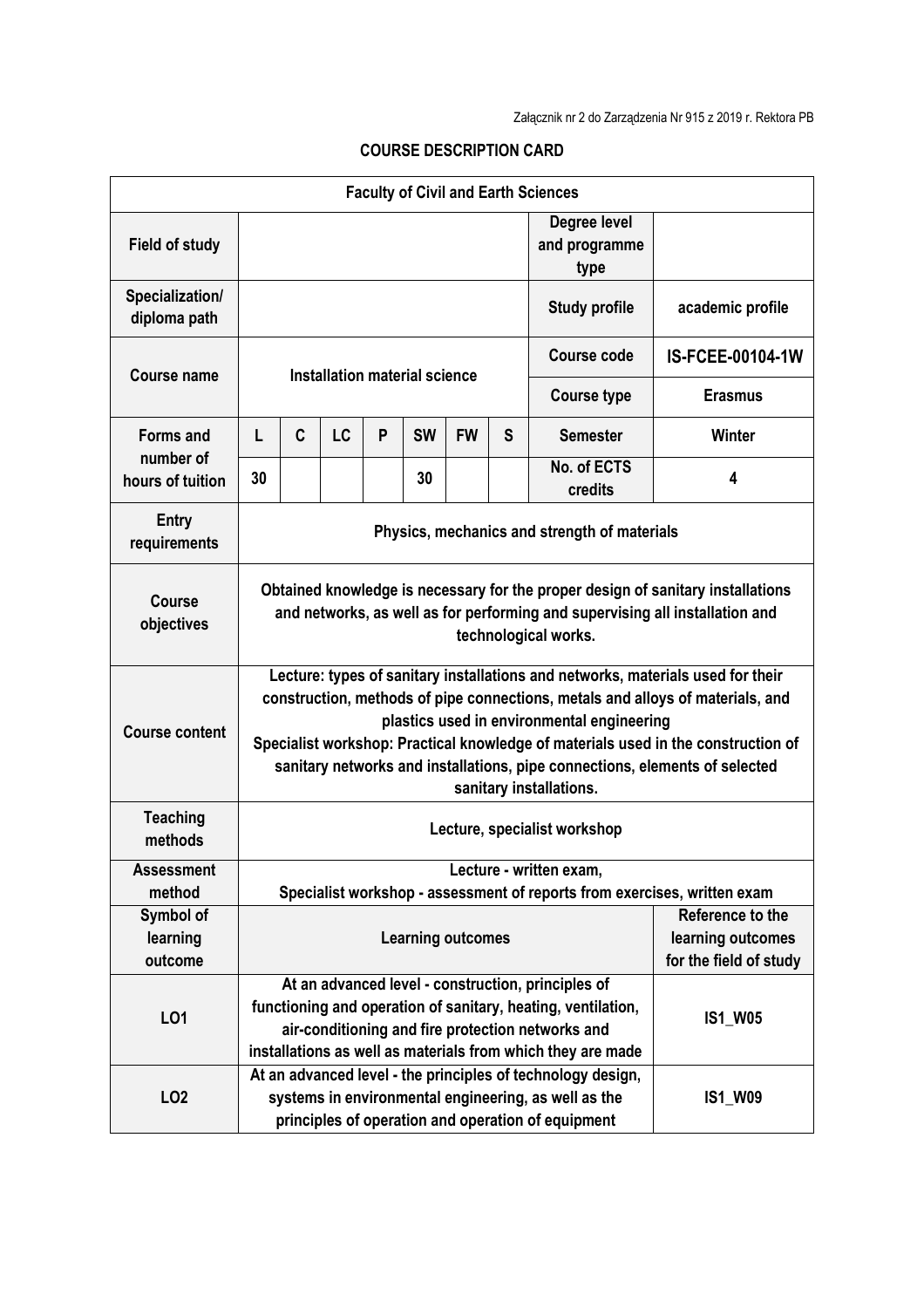|                    | Properly select sources and information regarding                                |                        |             |  |  |  |  |
|--------------------|----------------------------------------------------------------------------------|------------------------|-------------|--|--|--|--|
| LO <sub>3</sub>    | innovative solutions in environmental engineering, make                          | <b>IS1_U04</b>         |             |  |  |  |  |
|                    | their critical analysis, synthesis and assessment                                |                        |             |  |  |  |  |
|                    | Design, in accordance with the initial assumptions, water                        |                        |             |  |  |  |  |
| LO <sub>4</sub>    | and sewage, waste and air protection systems adequate to                         | <b>IS1 U10</b>         |             |  |  |  |  |
|                    | the needs and possibilities, using appropriately selected                        |                        |             |  |  |  |  |
|                    | technologies, methods, tools and materials                                       |                        |             |  |  |  |  |
| LO <sub>5</sub>    | Act in a creative and entrepreneurial way, cooperate in a                        | IS1_U16                |             |  |  |  |  |
|                    | group, taking on various roles in it                                             |                        |             |  |  |  |  |
| LO <sub>6</sub>    | Use knowledge to shape social, professional and ethical                          | <b>IS1 K02</b>         |             |  |  |  |  |
|                    | awareness and take responsibility for your behavior                              |                        |             |  |  |  |  |
| Symbol of          |                                                                                  | Type of tuition during |             |  |  |  |  |
| learning           | Methods of assessing the learning outcomes                                       | which the outcome is   |             |  |  |  |  |
| outcome            |                                                                                  | assessed               |             |  |  |  |  |
| LO1                | written exam                                                                     | L                      |             |  |  |  |  |
| LO <sub>2</sub>    | written exam, realization of the exercise                                        |                        | L, SW       |  |  |  |  |
| LO <sub>3</sub>    | written exam, realization of the exercise                                        | L, SW                  |             |  |  |  |  |
| LO <sub>4</sub>    | written exam, realization of the exercise                                        | L, SW                  |             |  |  |  |  |
| LO <sub>5</sub>    | written exam, realization of the exercise                                        | L, SW                  |             |  |  |  |  |
| LO <sub>6</sub>    | written exam, realization of the exercise<br><b>SW</b>                           |                        |             |  |  |  |  |
|                    | No. of hours                                                                     |                        |             |  |  |  |  |
|                    | <b>Participation in lectures</b>                                                 | 30                     |             |  |  |  |  |
|                    | <b>Participation in exercises</b>                                                | 30                     |             |  |  |  |  |
|                    | Preparation of reports from practical tasks carried out in                       | 15                     |             |  |  |  |  |
| <b>Calculation</b> | the specialization workshop                                                      |                        |             |  |  |  |  |
|                    | <b>Participation in consultations</b>                                            | $5\phantom{.0}$        |             |  |  |  |  |
|                    | Preparation for passing the lecture                                              | 10                     |             |  |  |  |  |
|                    | Preparation for passing the specialization workshop                              | 10                     |             |  |  |  |  |
|                    | <b>TOTAL:</b>                                                                    | 100                    |             |  |  |  |  |
|                    |                                                                                  |                        | No. of      |  |  |  |  |
|                    | <b>Quantitative indicators</b>                                                   | <b>HOURS</b>           | <b>ECTS</b> |  |  |  |  |
|                    |                                                                                  |                        | credits     |  |  |  |  |
|                    | Student workload - activities that require direct teacher participation          | 65                     | 1,5         |  |  |  |  |
|                    | <b>Student workload - practical activities</b>                                   | 70                     | 3,0         |  |  |  |  |
|                    | Adamski M., Materiałoznawstwo instalacyjne : ćwiczenia laboratoryjne, Białystok, |                        |             |  |  |  |  |
|                    | Wydaw. Politechniki Białostockiej, 2006.                                         |                        |             |  |  |  |  |
|                    | Guzik J., Instalacje wodociągowe i kanalizacyjne                                 |                        |             |  |  |  |  |
| <b>Basic</b>       | Wydaw. i Handel Książkami "KaBe", 2014.                                          |                        |             |  |  |  |  |
| references         | Kalda G., Shevelya V., Trytek A., Materiałoznawstwo instalacyjne : ćwiczenia     |                        |             |  |  |  |  |
|                    | laboratoryjne Oficyna Wydawnicza Politechniki Rzeszowskiej, 2013.                |                        |             |  |  |  |  |
|                    | Warunki techniczne wykonania i odbioru robót budowlanych. Cz.E, Roboty           |                        |             |  |  |  |  |
|                    | instalacyjne sanitarne. Warszawa: Wydaw. Instytutu Techniki Budowlanej, 2012 -   |                        |             |  |  |  |  |
|                    | 2017.                                                                            |                        |             |  |  |  |  |
| Supplementary      | Chudzicki J., Sosnowski S., Instalacje kanalizacyjne : projektowanie, wykonanie, |                        |             |  |  |  |  |
| references         | eksploatacja. Wyd.3 popr. i uzup. Warszawa : Wydaw. Seidel-Przywecki, 2011.      |                        |             |  |  |  |  |